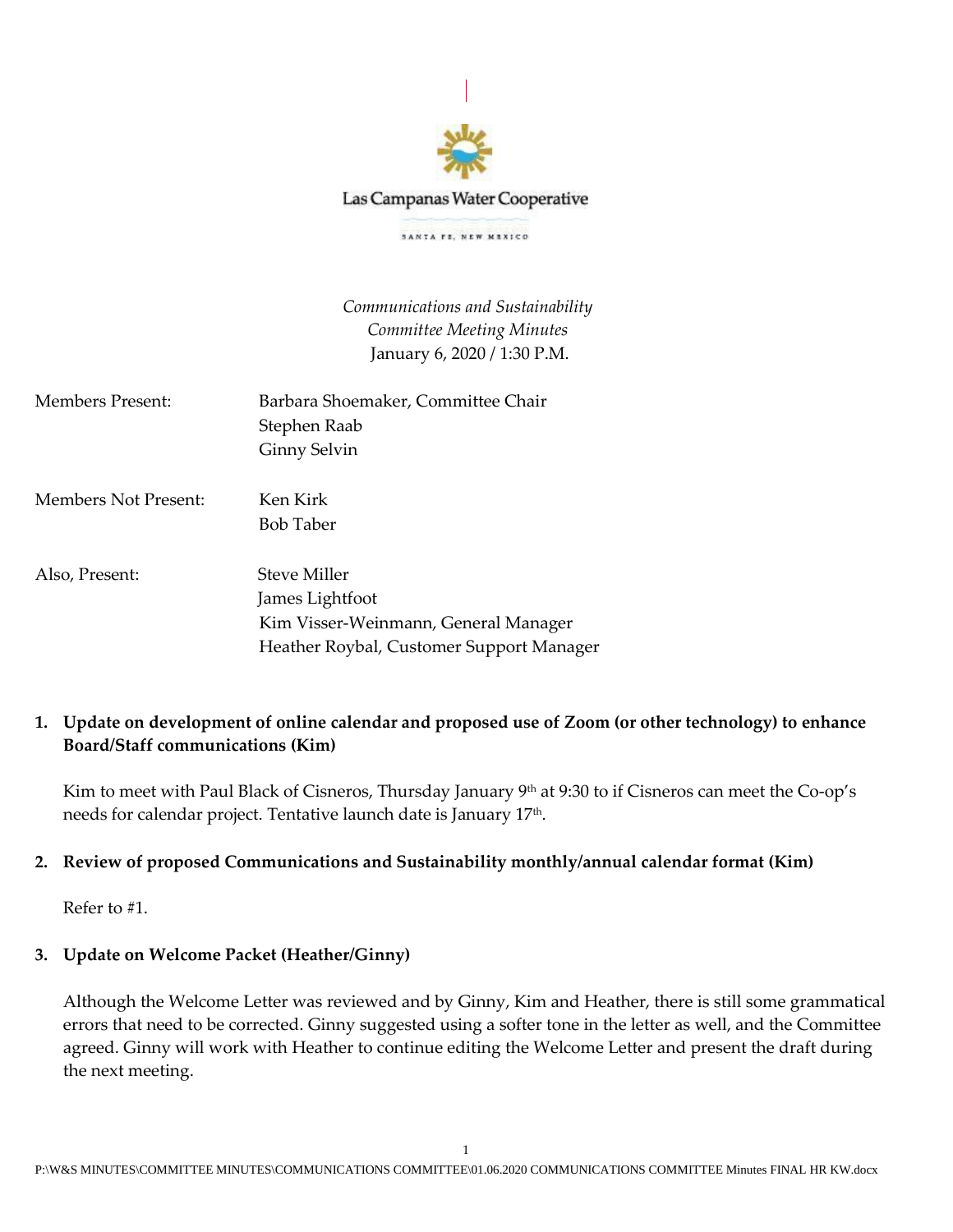## **4. Final review of Survey questions (Barb)**

Barbara presented the final version of the survey, and the Committee suggested she add two questions regarding feedback on our website. Heather will email Barbara a current email list for all Co-op Member's by Friday, January 10th. Barbara will update the survey and plans to email it out to the community under the name *Metric Consultants*. Barbara will also draft an email blast to be sent on Monday, January 13<sup>th</sup> to let the Members know the survey will be emailed out and to look for it.

# **5. Discussion of proposed communications to encourage receiving bills electronically/ paying of bills electronically (Heather)**

Heather has drafted an email blast to send out in February and has asked the Committee to review the draft and send all changes to Heather by January 31st .

## **6. Review of Q1 Proposed Communications and Sustainability Calendar including: (Kim/All)**

• **Q1 Board meeting invitations to Co-op membership – dates? Include news article if Mayor speaking?**

The Committee decided the key topic should be Water Sustainability. Kim will reach out to the Mayor's office to confirm topic.

- Q1 Board meeting speaker plan (see above)
- **Survey launch date**

This survey is scheduled to launch the week of January 13th. Survey results meeting will be held on February  $18<sup>th</sup>$  from  $1:30 - 3:00$  p.m.

• **Timing for messaging on electronic receipt/payment of invoices** 

This will be sent out the first week of February.

## • **Eye on Water messaging/ input from homeowners**

Heather will reach out to homeowners (full and part time) who have experienced large leaks since the Eye On Water system has been implemented and request a quote to use in Eye On Water communications. Heather will work with Barbara on this project.

- **Content for Newsletter articles possibly to include**
	- o **40/80-year plan**
		- **Bryan was in contact with Bill Schneider of the City of Santa Fe and this is a 5-year work in progress. The City has hired a consultant for this project**